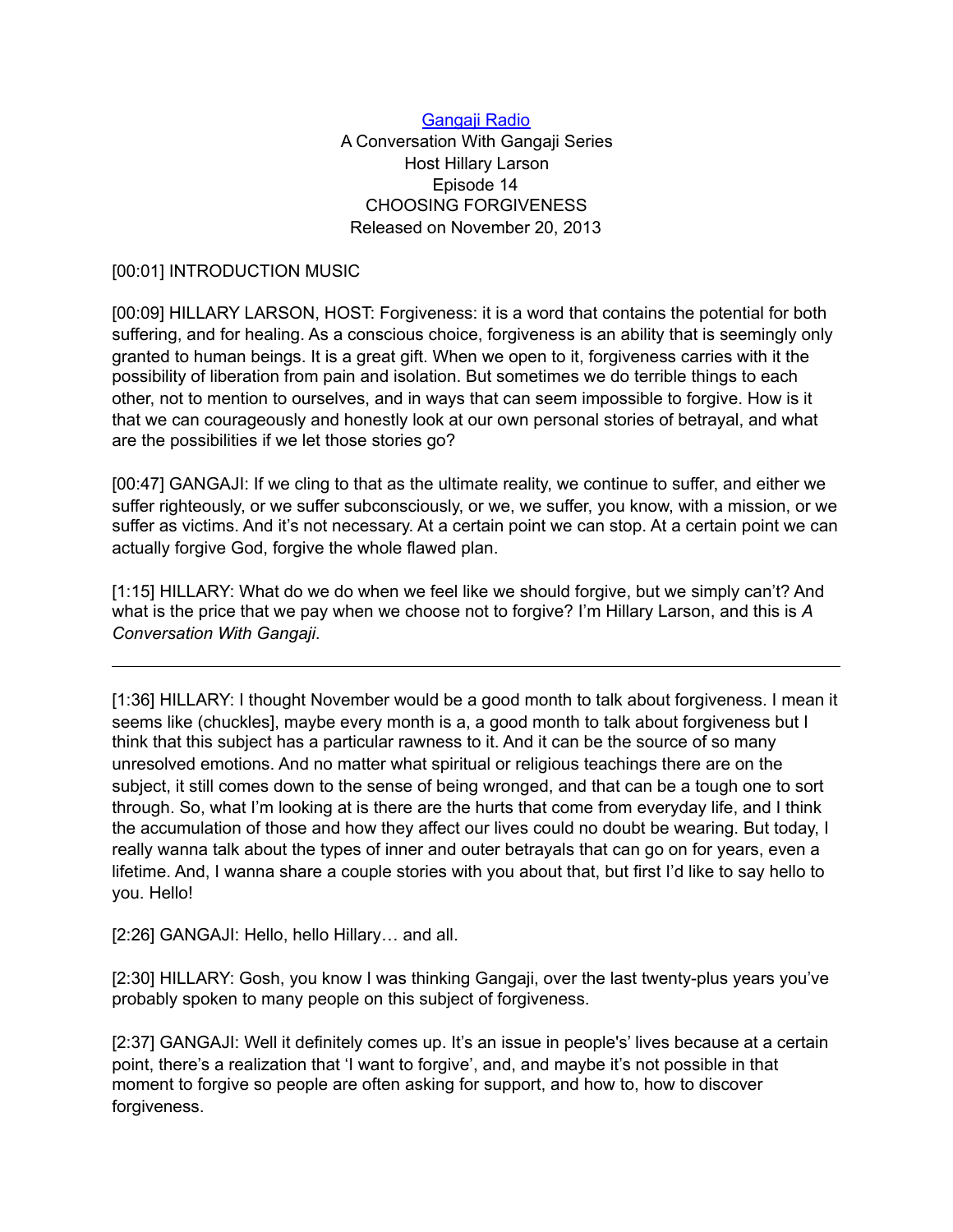[2:57] HILLARY: Well, you know, along those lines, there's two stories that I think are really pertinent to this, and one of them actually came when we posted something as we sometimes do on Facebook and let people know we were doing a conversation on forgiveness, and, right away, a gentleman posted something and I found it to be really touching. And let me go ahead and read this to you, it's a pretty long note: this is Dave, and he says, 'I've sat with Gangaji in Crestone, Colorado, and also in Marin County, and I have not forgotten who and what I am entirely, but I forget from time to time. I stop, look, and am reminded oh, that's right, I am that. As a youth, I was locked up in a warehouse under the guise of treatment. I was there in this', he calls it, 'mind-rape mill, for three years, from fourteen to seventeen. It has been thirty-five years since I was abandoned there. Scares run deep; nightmares are persistent; several phobias can be traced back to that time period and incidents that took place. I have PTSD, and I know that I will always have PTSD as a result of this particular organization. I am convinced the,' he calls it, 'the F word, forgiveness, would and could alleviate much of my symptoms yet the idea of forgiveness is repulsive in that subsequent rage typically ensues after entertaining the idea. I am heavily involved with a community of survivors that all struggle with this legacy of institutional child abuse, not only myself, but thousands struggle with this concept of forgiveness. My personal efforts have not brought me very far. The inability or unwillingness to forgive creates a bottleneck of sorts. My best effort has only been to forgive myself for not being able or willing to forgive systematic abuses received as a child, or accepting it's propagation today. Any insights would be gratefully appreciated and shared with my community.' That's to you.

[5:01] GANGAJI: It's so, so profound, and such sorrow in that. And, as, this, this man realizes, he certainly can't force forgiveness, and he's clearly not ready to forgive, there's something, maybe some way he still needs to be heard that he hasn't been heard by the perpetrators of the abuse, or, or those responsible for getting him in that. And that, that's important to recognize that we don't just give up the victim role, but we recognize at a certain point that, that we have taken on the victimizer role, and we're victimizing ourself, ourselves. And I, I don't know if it's true for this man or not, I mean, that's something that he would have to look at very closely: is his war, his internal war – and maybe there's an external aspect to it also – is, is this war worth his life, worth his life energy? and maybe it is, I mean for some people that is their dedication, there are very good people who are making war, on injustice and abuse everywhere, and all to the good for us as a species and for particular situations. But there's also another alternative, and it's not something that can be pushed on anyone and it's, it's really only when someone is ready to, to discover what it means to work against abuses without being at war with those who participated. And actually what it means is, is being willing to feel compassion. You, I don't know his situation obviously, but I know of other situations where the people who perpetrated the abuse, in this type of thing, in institutional abuse, that was maybe thought to be helping him, or perpetrating it out of ignorance, or misguided altruism, even. And we can recognize that in ourselves, how we have done things that we thought were right or good and that turned out not to be so right, or so good. And in that, as he has said, we have to find the willingness to forgive ourselves. And to move on, that's where the move on comes in. So it's, it's not a formula that I'm offering, it's just a possibility of exploration. And in his case, I would really want to inquire more deeply is, is this, this war actually eating at *him*, is he the one who's actually being continually victimized, by this internal, emotional war? And, I haven't been to survivor's meetings, I don't know what goes on, but I, I respect it, and I certainly respect his, his point of view, whatever it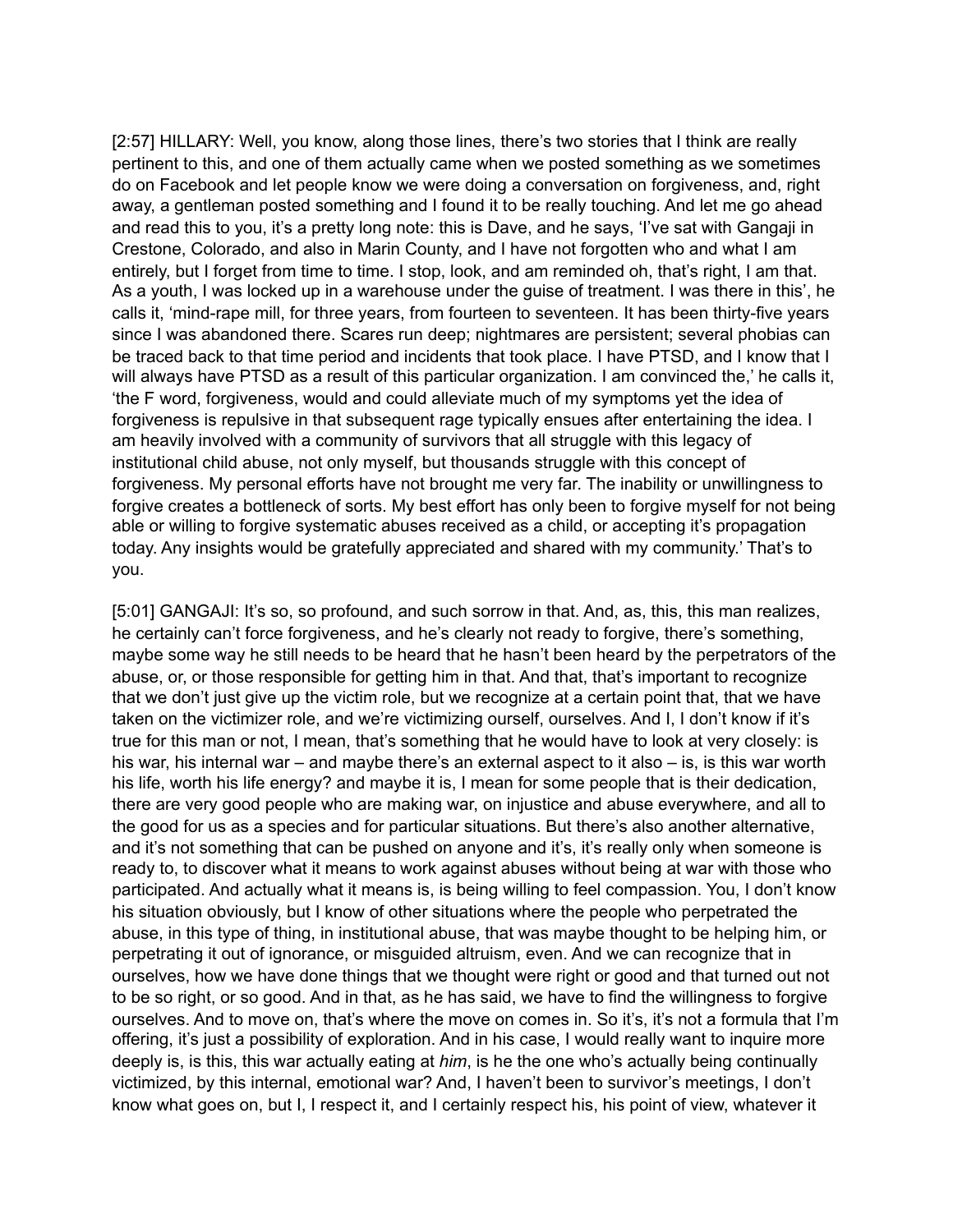may be. But I'm just offering the possibility that we can work for correction of injustice without being at war. And in that we actually discover a great wellspring of energy, and compassion. And that's pretty wonderful, I mean, I had to discover compassion for my alcoholic mother; and I had to realize that her alcoholism and the emotional neglect that came with that, really had nothing to do with me. I was in the wake of it; I suffered from it; and from my personal point of view it had everything to do with me. But from her point of view, it wasn't about me. This was about her narcissism, or her alcoholism, or her ignorance. And in that I could really tell the truth about my love for my mother. And be free to love her in the face of all of her flaws; in the face of her ignorant action. And in that, quite startlingly, I also discovered there were some wonderful things that she did. Her personality was actually quite wonderful. And in fact, I did love her. And so, then, forgiveness was natural, it followed. It follows love. It follows compassion.

[9:37] HILLARY: I don't know if you remember this, but I was going through some compilations as I always do when I'm preparing for these conversations that we have and there was one that, that I found recently, or came across again recently, that was from Standing in the Truth of Who You Are, and it was a story that you were telling about going to Europe to do a retreat. This was some years back, and it just so happened that there was a group of Americans and a group of Germans, and there were people who were Jewish and there were people whose ancestors had been Nazis. And this kind of organic meeting came about, and I wanna play this particular clip. It's a longer one, it's over two-and-a-half minutes, it's a longer one, but I think it gets to the crux of really facing what seems so hard to face.

[10:32] GANGAJI: I, I wanna just add something right before you play it. Also at that meeting there was an African-American woman, and there were two people who were from Japan. And so what got flushed out and met was the horror that has happened to African-Americans all over the world, but in this case, from the United States. And then with the Japanese people it was the, sort of an apology, for the excess of our, our atomic bombing, and, and the Japanese lady said 'Well, we started it', and I said 'I know you, oh, that's right, you did…. Pearl Harbor was the start', but then there was an excess of horror and revenge, and lack of forgiveness. And so it was, it was a very fertile, rich, emotional and cathartic time.

[11:25] HILLARY: I think, yeah before I play this, I appreciate you saying that because also you know you and I are talking about very broad issues, but I think this clip could pertain to any way that there's this place of 'I can't forgive.'

[11:37] GANGAJI: Yes…

[11:38] HILLARY: Whether it's, whether it's myself, or somebody on the outside. So, let me go ahead and play this for us.

(clip)

*[11:44] GANGAJI: And there's a point that's reached, where really as a, an individual incarnation of consciousness, you have the opportunity to really discover within yourself, what is it you can forgive? and what is it you can't forgive? What you can forgive, you can experience the forgiveness of, and the release of that. You can't force forgiveness. I mean we've tried that (chuckle). It doesn't work. It's not about should forgive. It's not about that at all. It's just telling*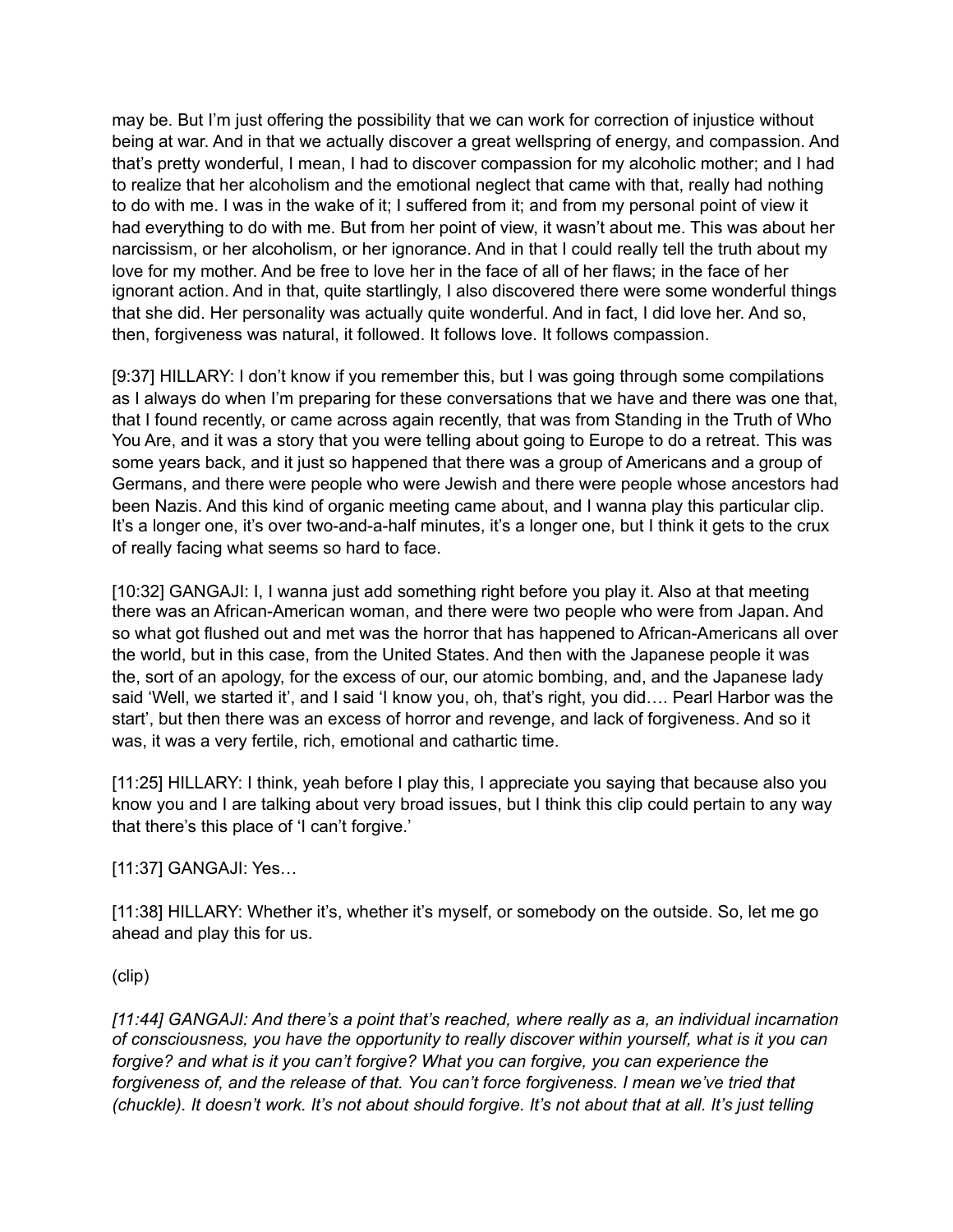*the truth, about what's possible, how, how much can the heart open to forgive, and what can't be forgiven. And at the point of what can't be forgiven, that's the point of inquiry. Because in that there's enormous pain. There's enormous legitimate pain. And that's the entry point, into a deeper revelation. Leaving 'forgiving and can't forgive', at the surface, not changing that, just dropping into the pain of 'can't forgive', and you can imagine in this group there were people who, I mean young people who knew that almost all of their families had been wiped out. There were several, several people that was true of. And so this was a meeting, you know, really a meeting and it was filled with tears and pain and laughter, and some could forgive, and some couldn't. That's just the way it is. But everyone at least got to examine it, and take responsibility. It's really finally possible for us to take responsibility for the whole human race. And it's not about Germans and Jews or, victims and perpetrators. It's the whole thing. The whole mess. I mean, we're happy to take responsibility for the beauty of it, the art, the sublime moments, the achievements, the evolution, that's easy. That's why we're not even speaking of that. It's the mess, can we take responsibility for that? Not because we did it. But because it, it is what is part of our humanness. It is our history. It is our present. Whether it's our future, who can say? But in the present, with it being our history, what can be forgiven, what cannot be forgiven, and in the 'cannot be forgiven', what are you willing to experience?* 

## (end clip)

[14:26] HILLARY: There was a second story I wanted to share with you, that leads into another question I have, and that is, I remember a couple years ago, and I have heard you know many stories like this from time to time, I heard about this woman from Minnesota who had one child – he was a little boy – and he was gunned down by a sixteen-year old who lived in that neighborhood. And this young man was sentenced to twenty-five-and-a-half years, and I think he served like eighteen of those. And for the first few years she felt just anger towards him, she had lost her only son, I mean I can't even fathom what that would be like. But then she realized that she had to forgive him for her own sake. And she went to prison one day to visit him, and, and there's a long story attached to that, but you know this woman was able to forgive this most unimaginable loss, and in fact they, they live next, I mean they live right next door to each other now, and there was this decision on her part to forgive but it seems as though there was some grace that allowed them to both open to this, in this like extraordinary way. And my question to you was, when I look at forgiveness, and I look at calling off the search, I sometimes think about personality types, and calling off the search is stopping our internal story. And it seems to me some personality types might have a harder time calling off the search of the mind, constantly going, and some people might have a hard time calling off the sense of betrayal, the story around that. Does that make sense to you?

[16:08] GANGAJI: It's hard for everybody. Because we're identified with our stories, and I don't think any personality type has, has it easier than another, it just shows up in different ways. But the, you know, to, to recognize betrayal is, is part of a narrative story. I'm not saying that makes it wrong, or illegitimate, just like the search is not wrong or illegitimate, it, it just, it can only take you so far. And to stop doesn't mean to stop and go blank, it means to stop and let the mind open; and, it, what it actually reveals is there is a narrative that's been going on that we haven't even noticed because we've been so caught up in our personal narrative. It's a cosmic narrative, it, it may not have words and paragraphs and thoughts like we know them, but it's the vibrance of life itself. And the same, with forgiveness, as long as we are unable to forgive, or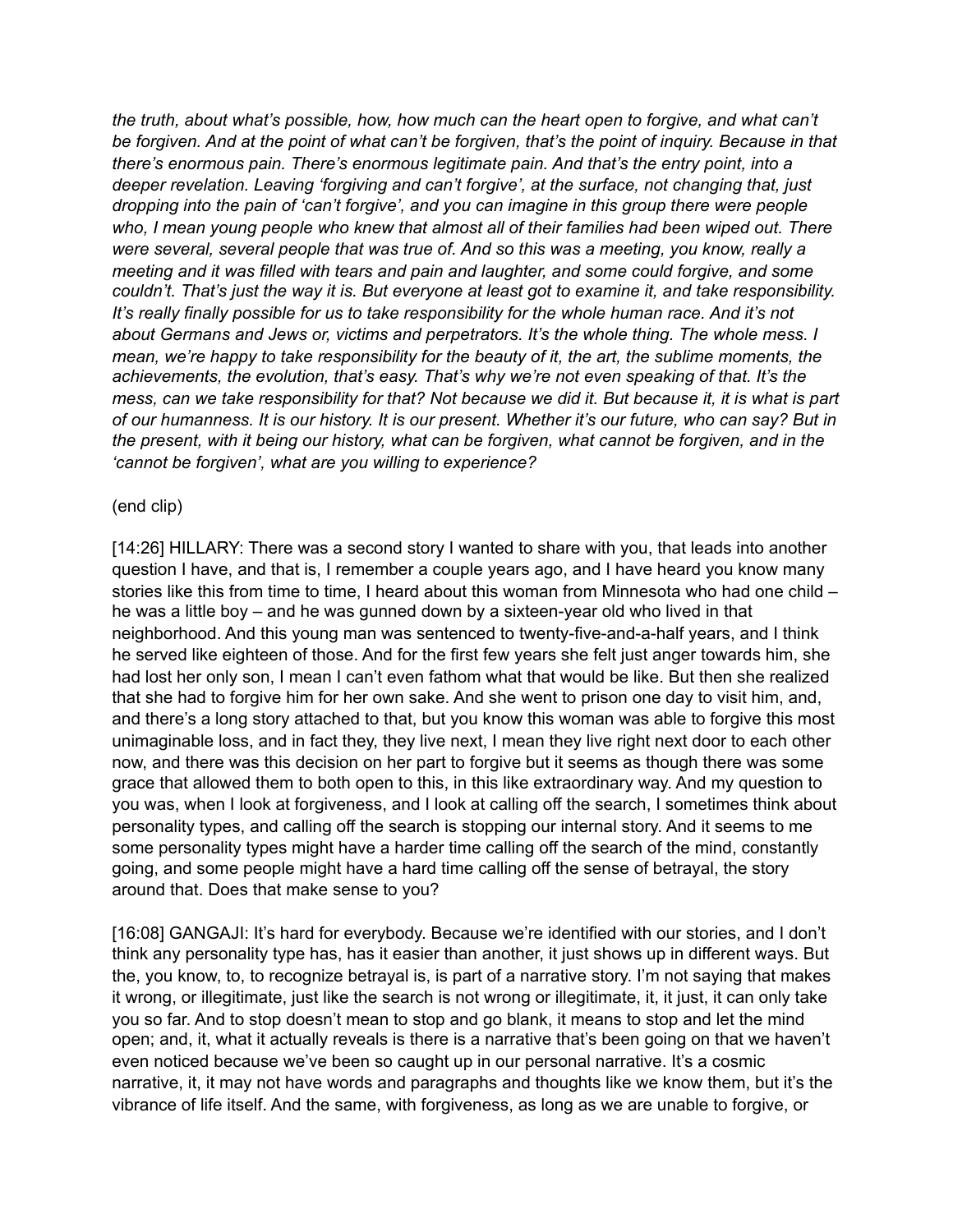maybe more importantly, as long as we *believe* we are in fact unable to forgive, rather than recognizing to this very moment we have been unable to forgive, it's just very different. Because one throws it into the future: I am simply unable to forgive', rather than 'I *have* been unable to forgive.' But what is it that I am avoiding in this moment, by either continuing the search, my narrative, or by continuing my, my war, my rage, against those that did me wrong, that betrayed me. And that's when I say that's the moment of inquiry, that's the moment where there is a deeper pain that is actually allowed to the surface of one's consciousness. And in both aspects of searching, or lack of forgiveness, it's the, the pain of the despair, of the powerlessness, of one human life, one, one poor human life. And rather than just overlaying that with more affirmations of, of the perfection of the beauty, and the harmony, there's actually an opportunity to meet it rawly – you used that word at the beginning of our conversation – to meet it in a very raw, naked state. And not to begin the narrative from there, but to continue to meet it, and in that continuing to meet it, which is very different from indulging it, or fighting it, or denying it, we drop more deeply inside. It's an inner dive. We dive more deeply inside. And there is a great discovery. It's a discovery that under the anger, under the fear, under the despair, under the broken-heartedness, there is a radiance that has never been harmed. That has never been lost. That is the truth of who one is. There's a wholeness, there is reality that is still here, and all that keeps us from that is our, our narrative. And people have heard me say this, and either have just written me off as delusional, or have assumed that that means that therefore the narrative is wrong. I'm not saying that, I mean that's what we have as human beings, we, we naturally generate narratives. That's part of the evolution of our thinking process, and it's, it's beautiful. But if we cling to that as the ultimate reality, we continue to suffer. And either we suffer righteously, or we suffer subconsciously, or we, we suffer, you know with a mission, or we suffer as victims, and it's not necessary. At a certain point we can stop. At a certain point we can actually forgive God, forgive the whole flawed plan that even allows injustice, allows innocent people to be victimized by ignorant people, or ignorant forces, or even just the natural forces of the world. Forgive the forces that generate a tsunami, or an earthquake, or a horrible fire or flood. This is a part of our earth's history. It's possible, that's all I can say. Whether someone is ready or not, it's not for me to say. I, I can extend the invitation. And I can support, but I, I'm not here to be a missionary for forgiveness or for even stopping the search. Just, just pointing out that it's possible. And if we tell ourselves it's not possible, then we just close off that possibility. So to simply be willing to discover, freshly, is it possible that it's possible? That there's a deepening? And that that deepening may reveal what cannot be searched for, because it's not separate from oneself, or this ocean of forgiveness, which is natural, to simply accepting imperfection as imperfection. And in that the discovery of what is inherently perfect.

[21:52] HILLARY: You know how some spiritual paths talk about, well they talk about 'die before you die' and that's what I hear you talk about in your own language. And I imagine right before somebody dies, the veil's moving, and there's this realization that the things I thought were actually real and important actually were not real at all. And I'm not talking about in esoteric terms, I just, the things, the mental concepts and the, the intense emotions that seem so real. At some point, there's this reality that they're not. And then with that is this, I don't know, it's like a, a sadness of 'oh, I spent my life thinking that those things were real', and I know that you talk about that you can experience that twenty years before you die, or five years before you die, that that, that full experience of seeing what's true can happen in a moment.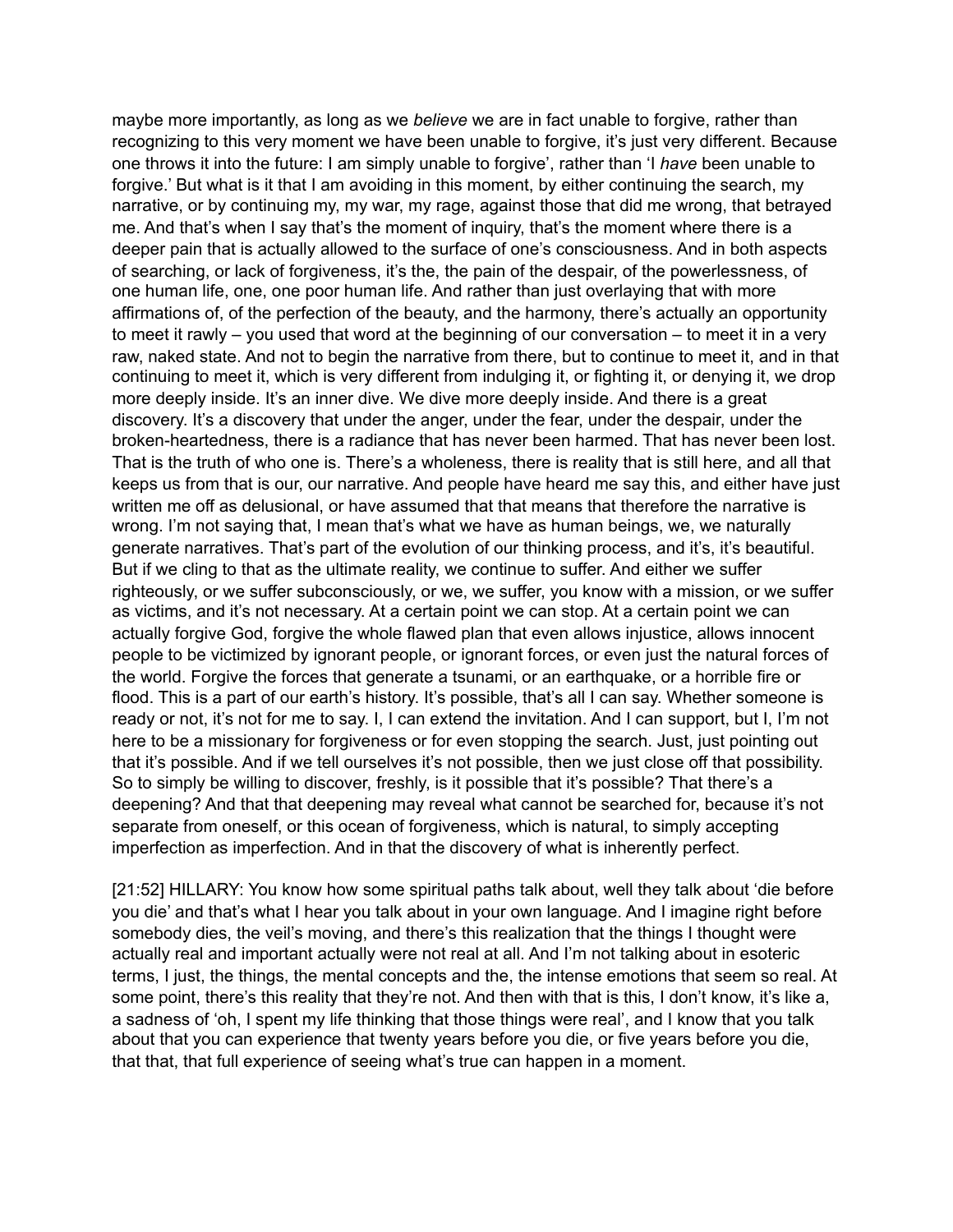[22:54] GANGAJI: Well in that moment, whether it's on one's death bed or in this moment, really there's not even any sadness because that too would just be bringing another narrative: 'oh, look what I lost'. When someone really reaches the point of surrender and opening there's no story about what's lost or what's gained. There's this surprising, fresh revelation of the mystery of life and the mystery of death and the profound beauty of that mystery. And that we participate in and as that mystery. And then the rest, the details, are just what they are. But I've never seen anyone become sad in that moment. I've only seen them explode in grace and serenity, and beauty, and that's what's possible for us before, before our death bed, how beautiful it is if it happens on a deathbed. But we needn't wait that long, we can actually recognize now, what is, what is truly essential? What is the wonder? Where is the mystery? And in that, there may have been pain, great pain, suffering, but there is something always bigger than that, and it's glorious.

[24:18] HILLARY: I wonder, Gangaji, in your daily life with the clarity that you have, and I'm sure, you know, people do things that tick you off (laughter), people do things to offend you,

[24:28] GANGAJI: Me? (laughter) Moi?

[24:32] HILLARY: I'm just saying, for example (laughter).

[24:34] GANGAJI: Yeah (laughter) – just saying!

[24:36] HILLARY: I was wondering, do you have a hard time forgiving, do you have a moment where you go, 'I can't forgive' and then you have that clarity of, what's to forgive?

[24:48] GANGAJI: I don't' have that conversation, Hillary, I don't have, 'I can't forgive', or "What's to forgive?' It's not a conversation. I may have anger that arises, I mean right now we're having this whole political thing that is so absurd, and harmful to so many people. And it generates anger for me. And then, it, it goes where it goes, you know it could be fear for my country, it could be despair of the human race, alright, and then there's, there's openness and clarity but– my point is we don't need to have a conversation about forgiveness. We can just actually be aware of the effect of lack of forgiveness. Or the effect of forgiveness if that's present, but in the true meeting and the revelation of forgiveness even the word forgiveness is superfluous. It's, it's unnecessary, you know. You may need to say to someone, 'I forgive you', or 'Please forgive me', but in the actual experience of it it's simply expansion and grace and peace. It's peace – peace with what *is*, peace with what *was*, and peace with what will be, which is of course for most of us individually means our death, or the death of the human species, or the death of the planet. And that peace is not, is not understandable to our thinking minds, because it's so big, and our thoughts really in the face of that are small.

[26:25] HILLARY: I think that I want to say, as we wrap this up, that this feels like a very, solitary, private – I don't want to call it process – experience, because there are situations where somebody will never receive the 'I'm sorry' that they're looking for. It's  $-$  it's like...

[26:45] GANGAJI: Yes.

[26:46] HILLARY: ... it's kind– it's all inward, isn't it?